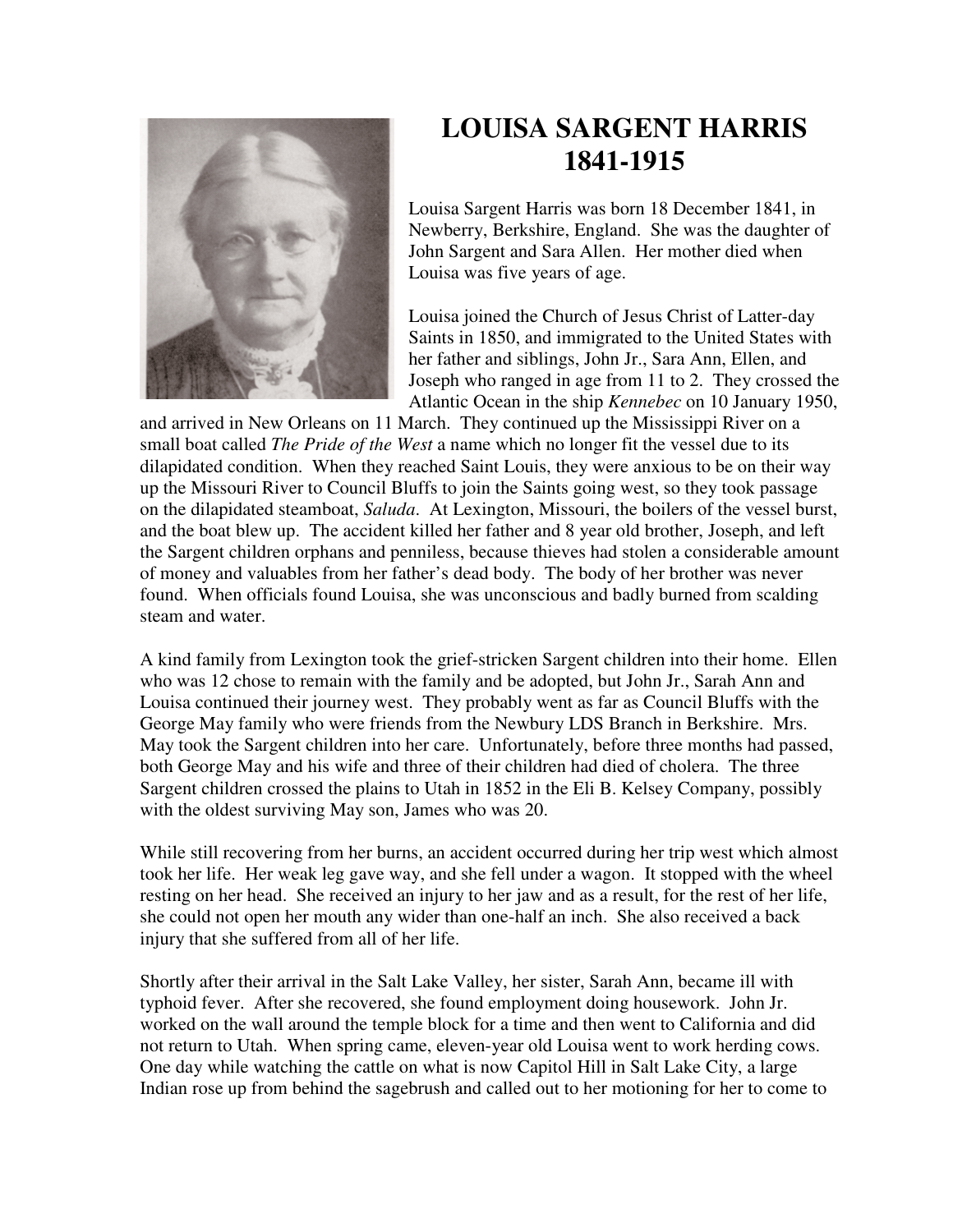him. She was so frightened she forgot the cows and everything except her own safety, and did not stop running until she reached home. On another occasion she encountered a vast army of large black crickets coming down the hills into the fields. Seeing no way to avoid them, she lifted her skirts and made a wild dash through them shuddering as her bare feet squashed their bodies.

At some point, after her sister Sarah Ann's marriage to John Martin, Louisa left Salt Lake City to join her sister and brother-in-law living west of Ogden. She was with them in the spring of 1958 when they made the move south to evade Johnston's Army. The Martins encountered snowstorms on the way and as Louisa had no shoes, she had to go barefoot in the snow. Soon, the Martins, along with other Saints, returned north to their homes. Louisa was a great help to her sister and brother-in-law who had two small children, and she remained with them until her own marriage.

On 3 April 1859, Louisa married Martin Henderson Harris, the founder of Harrisville. He was a widower and together they raised a son from his first marriage, Elmer Harris (1856), and six children of their own, Leander Sargent (1860), Louisa Georgeanna (1862), Nathan John (1864), Martin Dennison (1866), Louisa Pricilla (1868), and Ida Ellen (1875). All were born in Harrisville.

Louisa was a pleasant person with fair complexion and light brown hair. She was the first treasurer of the Harrisville LDS Ward Relief Society and served in this position for twentyeight years. She also taught Sunday School and was the president of the primary. She was in charge of the Relief Society Cooperative Store for twenty years.

Louisa was very skilled at dressmaking and weaving. In 1861, she and her husband sent east for a Mendenhall loom for weaving cloth, the cost of which was \$150, a large sum for the times. It had an automatic shuttle for weaving the best cloth. On that loom she and her daughters wove linsey for blankets and clothing, and material for men's suits.

Louisa introduced the production of silk to Harrisville in the early 1870s. She and her husband planted mulberry trees for feeding the silk worms, and one year raised 11,000 worms. They needed very little room when small, but as they grew, they were moved from room to room until they occupied nearly the entire house. Louisa said, "We hardly had rooms to sleep and very little time for sleep, as they had ravenous appetites, eating continuously for the whole six weeks of their existence. The mulberry trees were almost stripped of leaves and small branches by the time the worms were ready to spin." One year, Louisa produced enough silk to have six white handkerchiefs woven with designs of the Salt Lake Temple and beehive. In 1878, she produced silk which was woven into cloth in Salt Lake City from which a dress was made. It was sent to the 1893 World's Fair in Chicago to represent the silk industry of Utah.

Louisa Sargent Harris was a widow for the last twenty-six years of her life. After her husband's death in 1889, she continued to live at the old homestead in Harrisville. She died there 19 May 1915, at the age of seventy-three. She is buried in the Ogden City Cemetery.